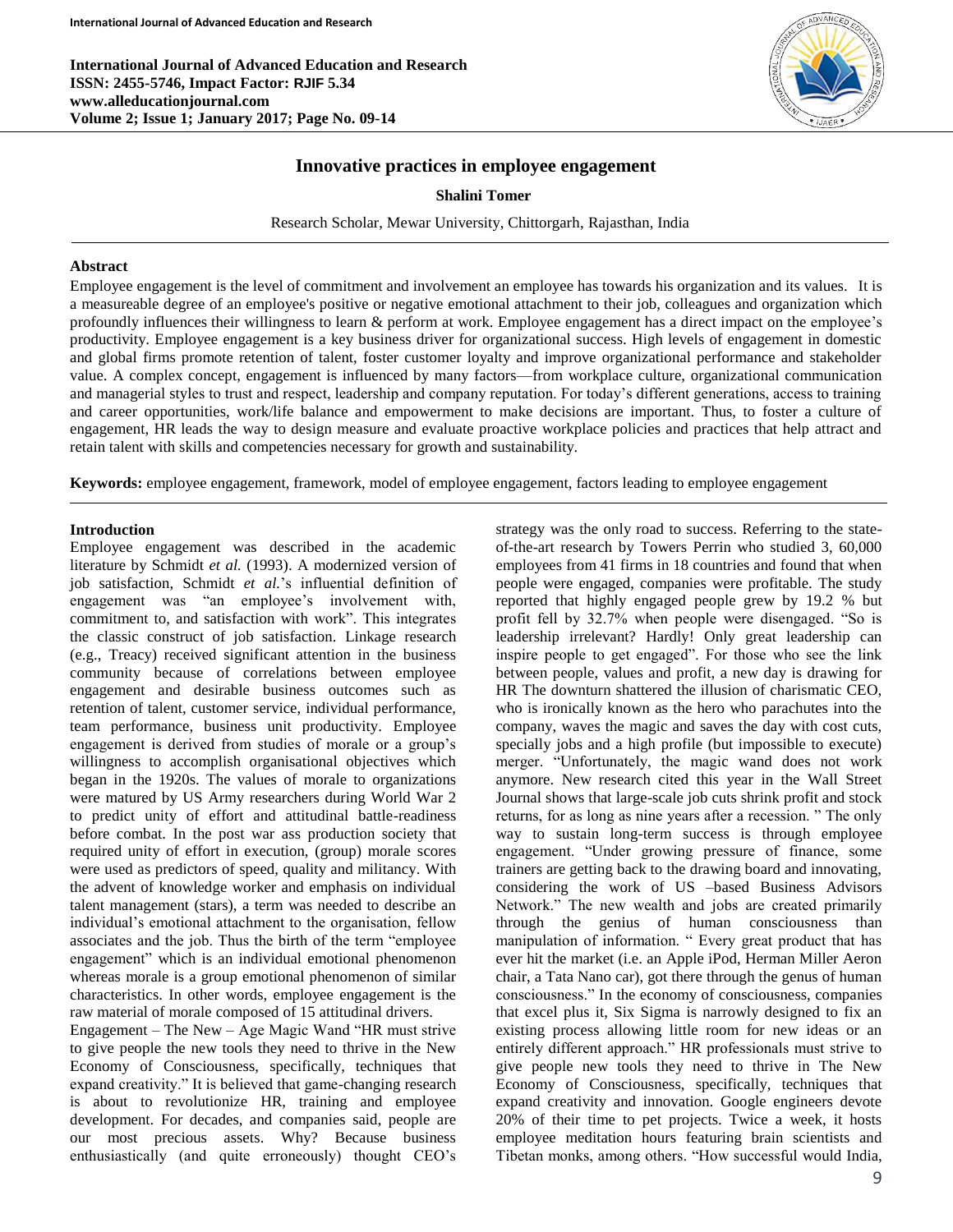the birthplace of mindful silence, become if its corporations were to activate the home – grown strength of meditation" Employee engagement is thus the level of commitment and involvement an employee has towards their organization and its values. An engaged employee is aware of business context, and works with colleagues to improve performance within the job for the benefit of the organization. The organization must work to develop and nurture engagement, which requires a two-way relationship between employer and employee. Thus Employee engagement is a barometer that determines the association of a person with the organization. Employee is most closely associated with the existing construction of job involvement and flow. Job involvement is defined as the degree to which the job situation is central to the person and his or her identity maintained that job involvement is a "cognitive or belief state of Psychological identification. Job involvement is thought to depend on both need saliency and the potential of job to satisfy these needs. Thus job involvement results from a cognitive judgement about the needs satisfying abilities of the job. Jobs in this view are tied to one's self-image. Engagement differs from job in as it is concerned more with how the individual employees his/her self during the performance of his/her job. Furthermore engagement entails the active use of emotions. Finally engagement may be thought of as an antecedent to job involvement in that individuals who experience deep engagement in their roles should come to identify with their jobs. When Kahn talked about employee engagement he has given improvement to all three aspects physically, cognitively and emotionally. Whereas in job satisfaction importance has been more given to cognitive side. HR practitioners believe that the engagement challenge has a lot to do with how employee feels about work experience and how he or she is treated in the organization. It has a lot to do with emotions which are fundamentally related to drive bottom line success in a company. There will always be people who never give their best efforts no matter how hard HR and line managers try to engage them. "But for the most part employees want to commit to companies because doing so satisfies a powerful and a basic need in connect with and contribute to something significant"

# **Aspects of Employee Engagement**

- **Strategy:** World-class organization develop a formula for success by looking objectively and rigorously at the face and bay focusing on finding the right employees and keeping them engaged. For these organization, an employee's engagement strategy is not only fundamental to the way they do business, it is critical to their success.
- **Accountability & Performance:** The top-driven companies focus on outcomes. They define and rigorously measure success at every level in the organization. These measurements ultimately help focus each person, team, department, and business unit on driving performance and results.
- **Communication:** Within the best performing organization there is a cultural alignment between the employees and the company, paired with a strategic with a strategic alignment communication touch point to reinforce their commitments to employees and customers.

#### **Development**

As the struggle for talent intensifies, organization face a continual challenge to build and grow their leadership capacity. The world's top-performing companies have comprehensive leader and manager development programme, but they also go one step further – these programmes are performance. They make it a priority to not only identify current and future managers and leaders.

#### **Employee engagement approaches for new employees**

- The right person at the right position and giving them a realistic job preview
- A strong induction and orientation program
- Rigorous training and development, from technical to soft skills to leadership development program
- Regular technical/soft skill updates
- Certification programs to drive people toward excellent performance

#### **Employee engagement approaches for all employees**

- Communication activities
- Reward schemes
- Activities to build the culture of the organization
- Team building activities
- **Leadership development activities.**

#### **Communications activities**

 Communication forums to provide regular feedback to all people, including team meeting & conference

#### **In –house magazines**

- On –line communication, including discussion board and blogs by company personnel including senior management
- Monthly updates on corporate goals and directions
- Regular employee opinion and satisfaction survey
- Active soliciting of employee feedback, including opinions

#### **Reward Schemes**

- Compensation and benefit programs
- Stock ownership and profit sharing
- Recognition programs
- Idea collection schemes linked to reward for idea generation
- Long service and good performance award.

#### **Characteristics of Engaged Employees**

Researchers for the Institute for Employment Studies (IES) recently asked about the characteristics common to engaged employees as they embarked on the study, The Drivers of Employee Engagement. They found that there was general agreement among HR professionals that engaged workers:

- Believe in their organization
- Desire to work to make things better
- Understand the business context and the "bigger picture"
- Are respectful and helpful to colleagues
- Are willing to go "the extra mile"
- Keep up to date with developments in their field.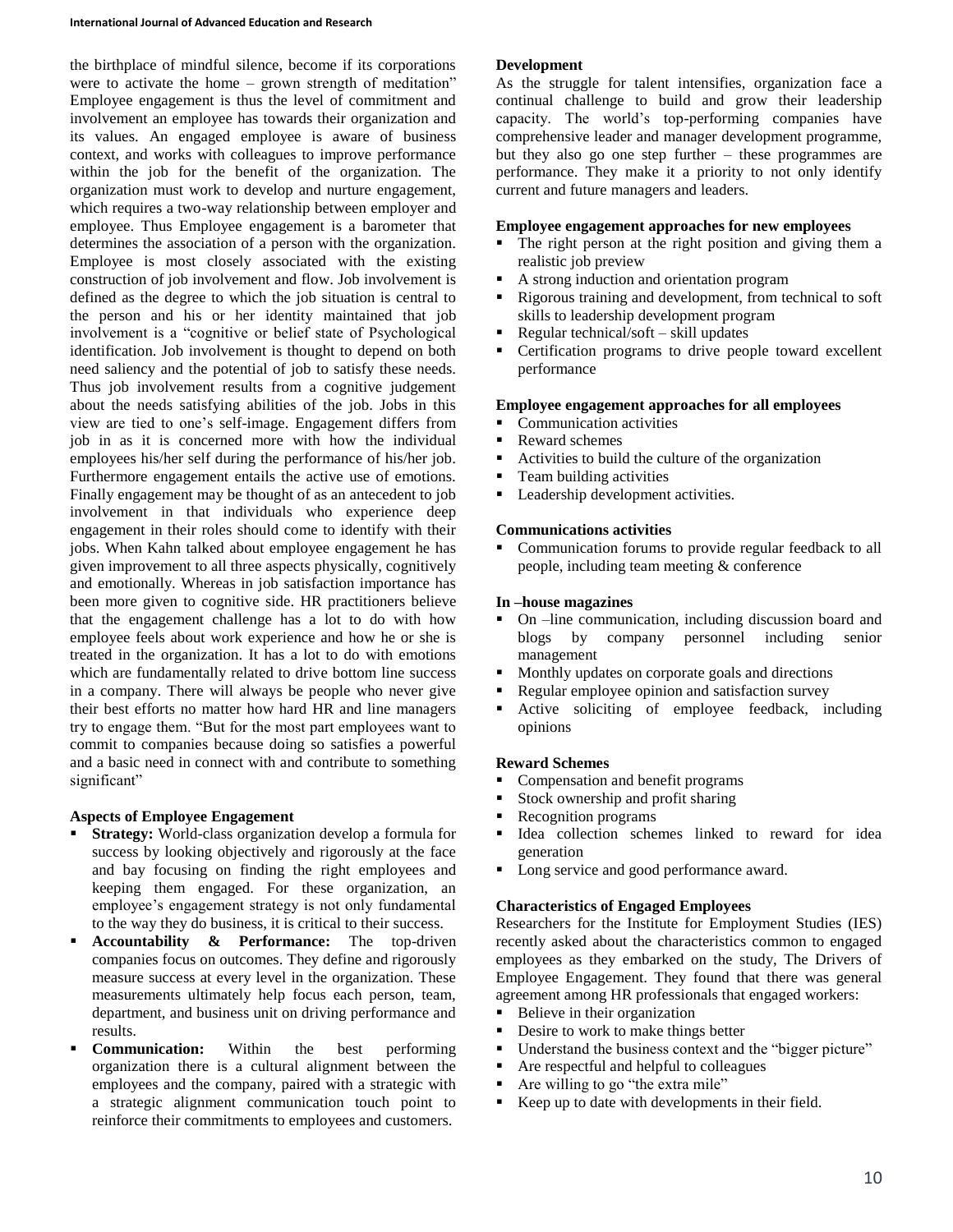#### **Advantages of Engaged Employees**

- Engaged employees will stay with the company, be an advocate of the company and its products and services, and contribute to bottom line business success.
- **They will normally perform better and are more** motivated.
- **There is a significant link between employee engagement** and profitability.
- They form an emotional connection with the company. This impacts their attitude towards the company's clients, and thereby improves customer satisfaction and service levels
- It builds passion, commitment and alignment with the organization's strategies and goals
- **Increases employees' trust in the organization**
- Creates a sense of loyalty in a competitive environment
- **Provides a high-energy working environment**
- Boosts business growth.
- Makes the employees effective brand ambassadors for the company

#### **Engagement Drivers** · Work Tasks · Work Processes **QUALITY** Physical Work Environment . **WORK** - Resources OF LIFE Work/Life Balance . · Sense of Accomplishment People/HR Practices . · Senior Leadership Managing Performance . Brand Alignment . · Manager **COMPANY ENGAGEMENT PEOPLE** Organizational Reputation . • Co-workers **PRACTICES** · People Focus Diversity . - Customers Communication . Pay . Career Opportunities **TOTAL OPPORTUNITIES** Benefits . **REWARDS** • Learning and Development Recognition .



The engagement model goes beyond the measuring people's satisfaction with each of these drivers. The model prioritizes the areas of improvement based on their potential impact on

engagement and, therefore business performance. Another key premise of the engagement model is that the engagement drivers are interrelated; they do not operate in isolation.

# **Models of Employee Engagement**

# **The Cost of Low Employee Engagement**

Low employee engagement has ramifications far beyond immediate co-workers.

According to the Gallup organization, the cost for keeping actively disengaged workers over a five-year period was approximately \$300 billion in lost productivity and employee performance. Research indicates that studies exist which show that low employee engagement not only affects performance, it increases employee turnover, lowers customer service satisfaction and increases absenteeism. Other researchers have determined that the value added by good (not even outstanding) performers versus average performers was one-half of their gross salary. In an article in the Headwinds Journal, Joel Head points out that poor performers will cost an organization about one-half of their gross salary; the difference between a poor performer and a good performer, then, is equal to one employee's annual salary.

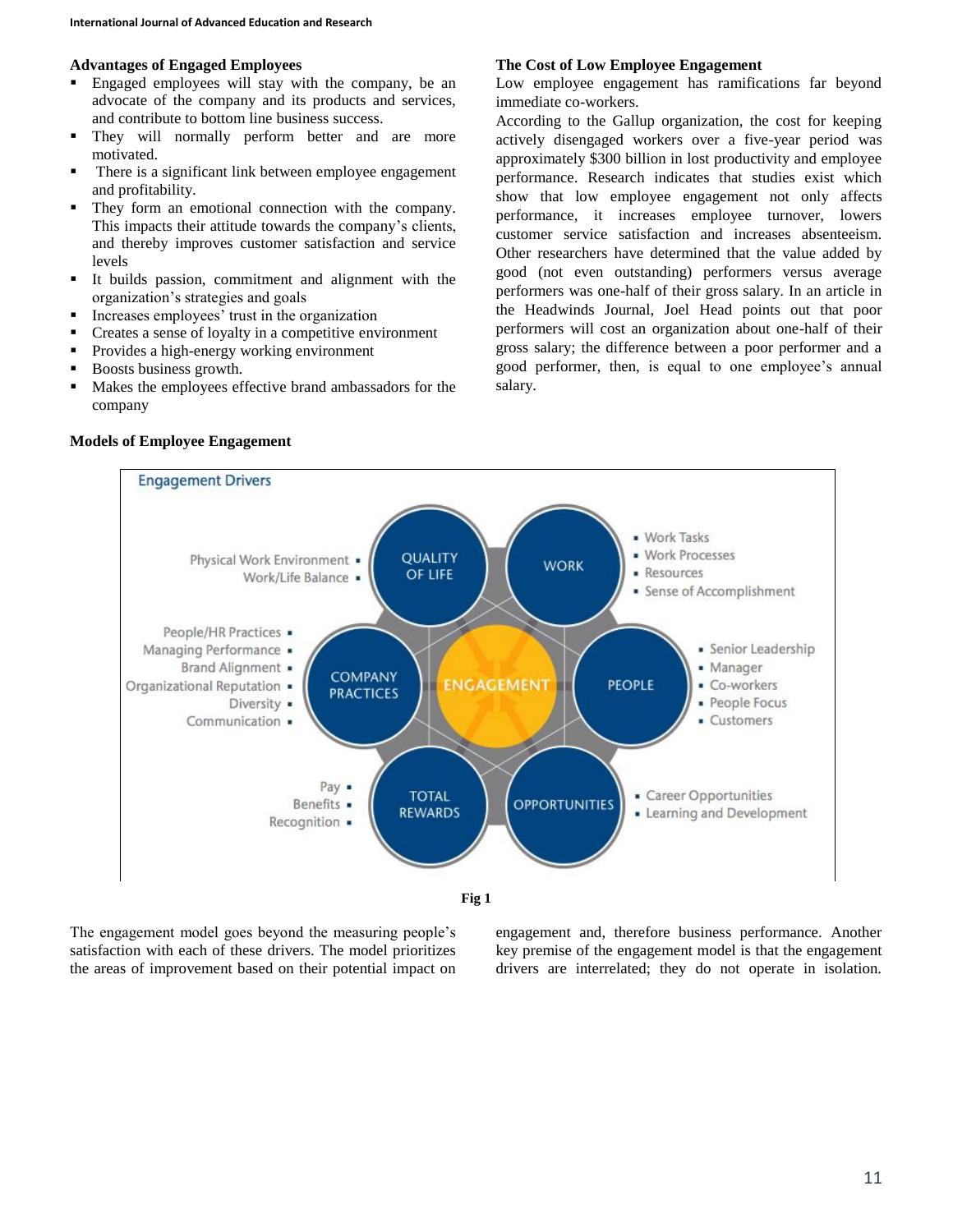#### **Factors Leading to Employee Engagement**



**Fig 2**

#### **Career Development - Opportunities for Personal Development**

Organizations with high levels of engagement provide employees with opportunities to develop their abilities, learn new skills, acquire new knowledge and realise their potential. When companies plan for the career paths of their employees and invest in them in this way their people invest in them.

# **Career Development - Effective Management of Talent**

Career development influences engagement for employees and retaining the most talented employees and providing opportunities for personal development. Leadership- Clarity of Company Value Employees need to feel that the core values for which their companies stand are unambiguous and clear.

Leadership – Respectful Treatment of Employees Successful organizations show respect for each employee's qualities and contribution –regardless of their job level.

# **Leadership**

Company's Standards of Ethical Behaviour

A company's ethical stand adds also lead to engagement of an individual.

# Empowerment

Employees want to be involved in decisions that affect their work. The leaders of high engagement workplaces create a trustful and challenging environment, in which

Employees are encouraged to dissent from the prevailing orthodoxy and to input and innovate to move the organization forward.

# **Image**

How much employees are prepared to endorse the products and services which their company provides its customers depends largely on their perceptions of the quality of those

goods and services. High levels of employee engagement are inextricably linked with high levels of customer engagement.

# **Other factors**

# **Equal Opportunities and Fair Treatment**

The employee engagement levels would be high if their bosses (superiors) provide equal opportunities for growth and advancement to all the employees.

# **Performance appraisal**

Fair evaluation of an employee's performance is an important criterion for determining the level of employee engagement. The company which follows an appropriate performance appraisal technique (which is transparent and not biased) will have high levels of employee engagement.

# **Pay and Benefits**

The company should have a proper pay system so that the employees are motivated to work in the organization. In order to boost his engagement levels the employees should Also be provided with certain benefits and compensations.

# **Health and Safety**

Research indicates that the engagement levels are low if the employee does not feel secure while working. Therefore every organization should adopt appropriate methods and systems for the health and safety of their employees.

# **Job Satisfaction**

Only a satisfied employee can become an engaged employee. Therefore it is very essential for an organization to see to it that the job given to the employee matches his career goals which will make him enjoy his work and he would ultimately be satisfied with his job.

# **Communication**

The company should follow the open door policy. There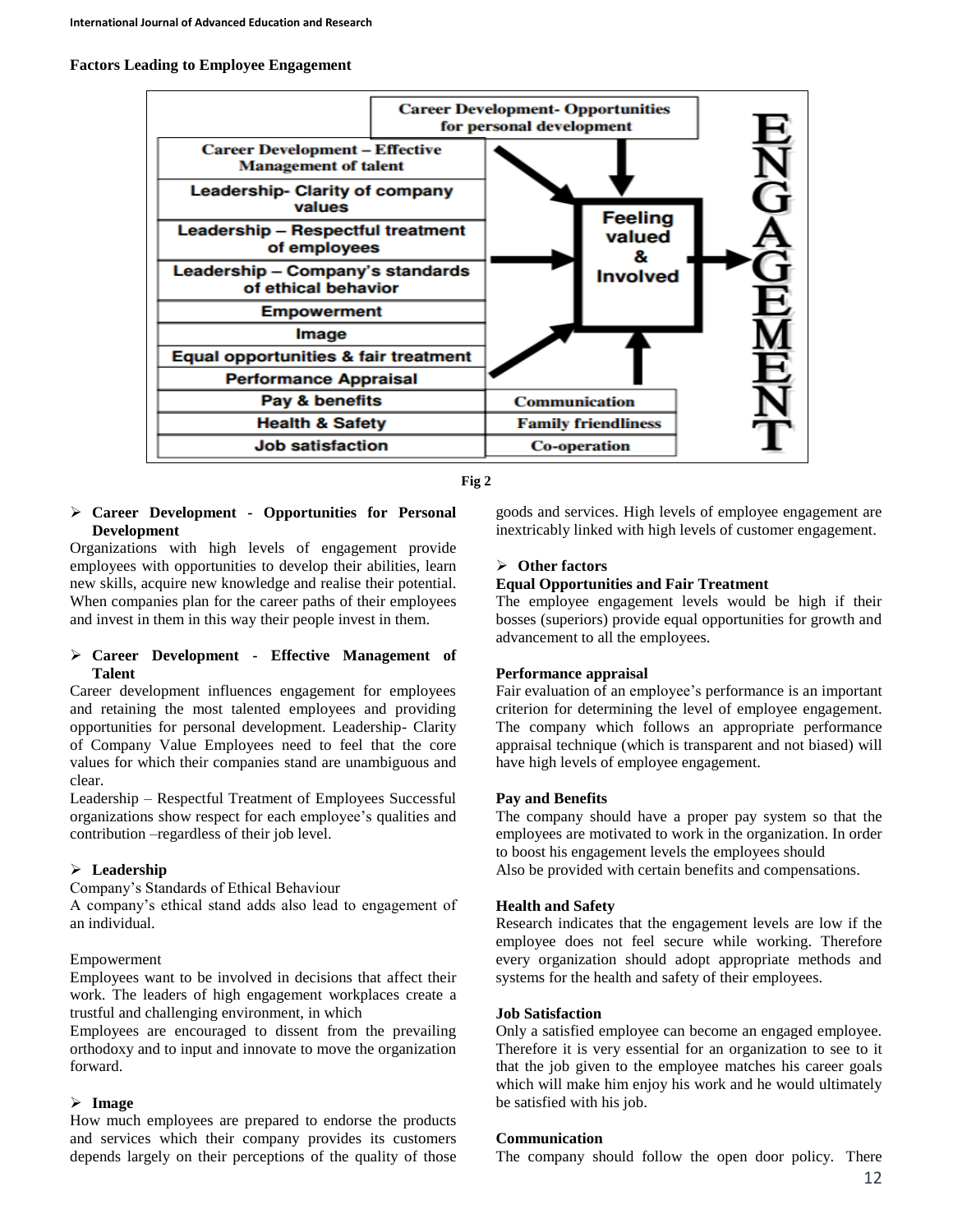#### **International Journal of Advanced Education and Research**

should be both upward and downward communication with the use of appropriate communication channels in the Organization. If the employee is given a say in the decision making and has the right to be heard by his boss than the engagement levels are likely to be high.

#### **Family Friendliness**

A person's family life influences his wok life. When an

#### **Framework of Employee Engagement**

employee realizes that the organization is considering his family's benefits also, he will have an emotional Attachment with the organization which leads to engagement.

# **Co-operation**

If the entire organization works together by helping each other i.e. All the employees as well as the supervisors' coordinate well than the employees will be engaged.



# **Objective**

The objectives of the study are as follows

- To understand the concept of employee engagement in an organization
- To determine the need of employee engagement
- To identify different aspects of employee engagement
- To explore the costs of poor employee engagement to the organizations
- To determine the importance of employee engagement in an organisation
- To understand the employee engagement model
- To explore the role of managers in employee engagement.

# **Limitations of the Study**

- The research was conducted on the basis of secondary data and had a wide Range of complex studies underlying
- There are several contradictory views of the researchers regarding the concept of employee engagement and employee satisfaction, which is still not clear.
- **Limited time in which the research was to be completed.**

# **Conclusion**

The importance of employee engagement in the organizationa l setting is undeniable. The present study reveals many factors that appear to affect the level of employee engagement of the middle level executives in the Indian scenario. Overall, the components that were found to be important were; Training and development, organizational culture and community, all of which must be undertaken simultaneously in order to achieve the best results. Hence, we

may recommend that

these factors should be considered while designing organizati onal policies on decentralization, rewards and incentives, communication of information, employee career development, and developing organizational brand image. Furtherinvestigation is required, with a larger and more repre sentative sample, to find whether the present findings hold for female executives, for employees at the top as well as the operational level, and for other organizations in the Indian scenario.

# **References**

- 1. Baumruk R, Gorman B Jr, Gorman RE, Ingham J. Why managers arecrucial to increasing engagement, Strategic HR Review. 2006; 5(2):24-7.
- 2. Bhatnagar J. Talentmanagement strategy of employee engagement in Indian ITES employees: key to retention, Employee Relations. 2007; 29(6):640-663.
- 3. Best Workplace Study. 2008. Retrieved fromhttp://resources.greatplacetowork.com /article/pdf/building a great place to worklessons from the best workplaces in india. Pdf, accessed during April 2011, accessed during April 2011.
- 4. Purcell J, Kinnie N, Hutchinson S, Rayton B, Swart J. Understanding the People and Performance Link: Unlocking the Black Box. London, CIPD. 2003.
- 5. Purcell J. Change Agenda, Reflections on Employee Engagement. London, CIPD. 11. Richman, A. (2006) 'Everyone wants an engaged workforce how can you create it?' Workspan. 2006; 49:36-39.